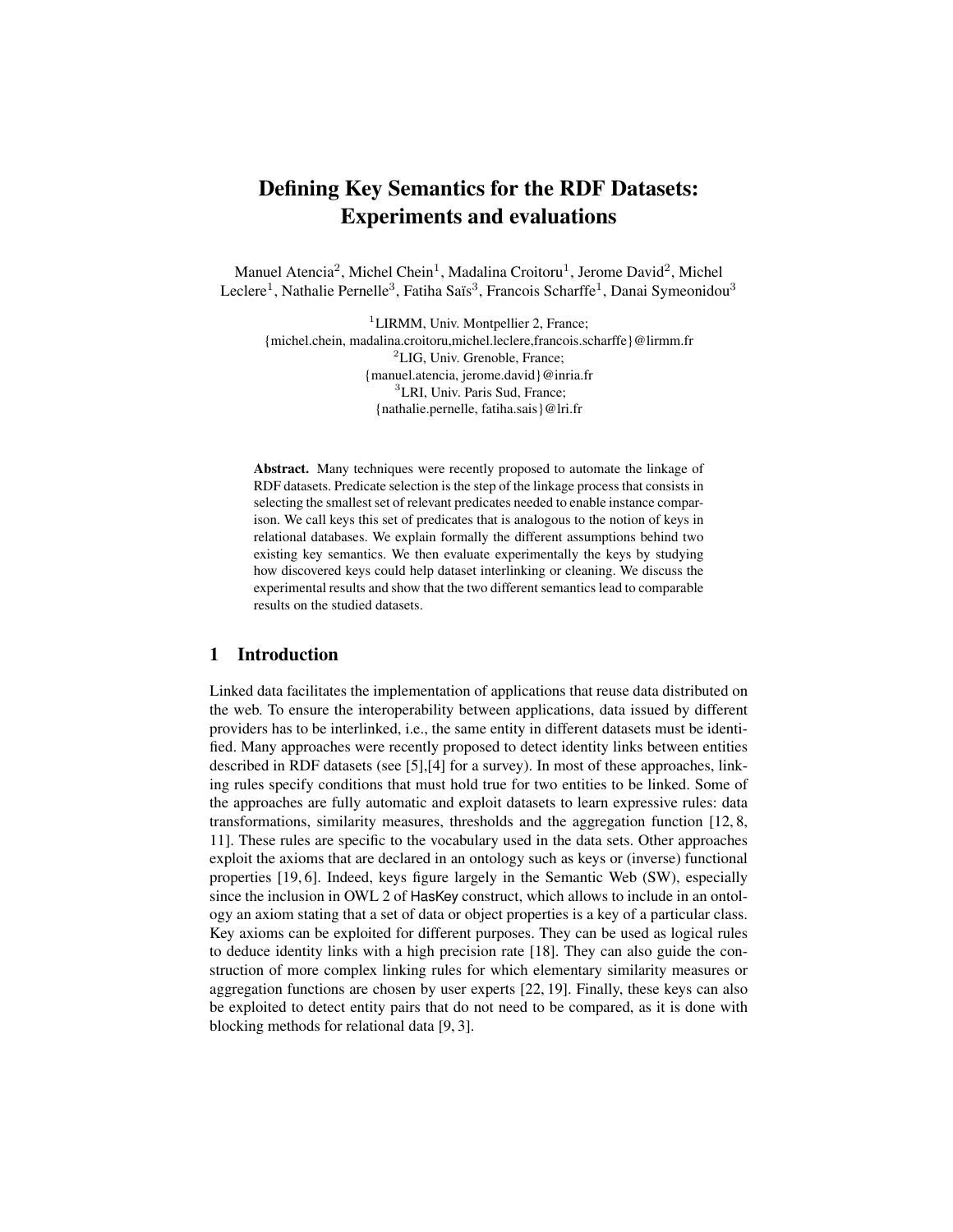Additionally, different approaches have been recently proposed which attempt to automatically induce keys from RDF datasets, and then exploit discovered keys for datasets cleansing and interlinking [15, 2]. Nevertheless, these keys may have different semantics. In [15], each pair of class instances that share at least one value for each property of the key should be considered as referring to the same entity. In [2], the authors consider the fact that each pair of instances should coincide for all the property values to be considered as referring to the same entity. This last semantics can be interesting when one can guarantee that local completeness assumption is fulfilled. This paper contributes to formalize different notions of a key in the context of RDF dataset cleansing and interlinking, and to show if these different notions can be useful for dataset cleansing and interlinking.

In section 2, we present the different notions of keys currently proposed in the literature and show how these rules can be applied to an example. Then in section 3 we exploit an unifying logic framework to compare the various key notions and how these keys can be discovered from RDF datasets. In section 4, we give the experimental results of these different key notions for both problems of cleansing and interlinking and discuss the differences between the notions of keys theoretically introduced in previous sections. Finally, we present related work in section 5 and give our conclusion and some future plans in section 6.

## 2 Problem Statement

Keys can be exploited for duplicate detection and data interlinking (i.e., *owl:sameAs* link discovery) of RDF datasets. In general, if a set of properties is declared to be a key for a class, then not satisfying the key within a dataset may be due to errors or unknown duplicates, whereas individuals from different datasets which do not satisfy the key can be seen as candidates for interlinking. Indeed, each pair of instances that share the same values for all the properties of a key should be considered as referring to the same entity.

Different definitions of a key can be considered in the semantic web. It is the case of the two key extraction methods [15] and [2]. For the first approach, two individuals have to share at least one value for each property of a key to be equal, while, with the second one, they have to share all the values.

In the following, we define two notions of keys: *S*-key and *F*-key. *S*-key roughly corresponds to the hasKey axiom of OWL2 and the notion of a key used by [15]. In [2], a tradeoff between *S*-key and *F*-key is considered.

**Definition 1** ( *S***-key ).** *The S-key*  $\{p_1, \ldots, p_n\}$  *for a class expression C is the rule defined as follows:*

$$
\forall x \forall y \forall z_1...z_n (C[x] \land C[y] \land \bigwedge_{i=1}^n (p_i(x, z_i) \land p_i(y, z_i)) \rightarrow x = y)
$$

*where* C[.] *is a unary lambda formula having exactly one free variable.* C[.] *is still named the target expression class of the key.*

*Declaring that the set*  $\{p_1, \ldots, p_n\}$  *is a S-key for an atomic class C is denoted by*  $S\text{-}key(C,(p_1,\ldots,p_n)).$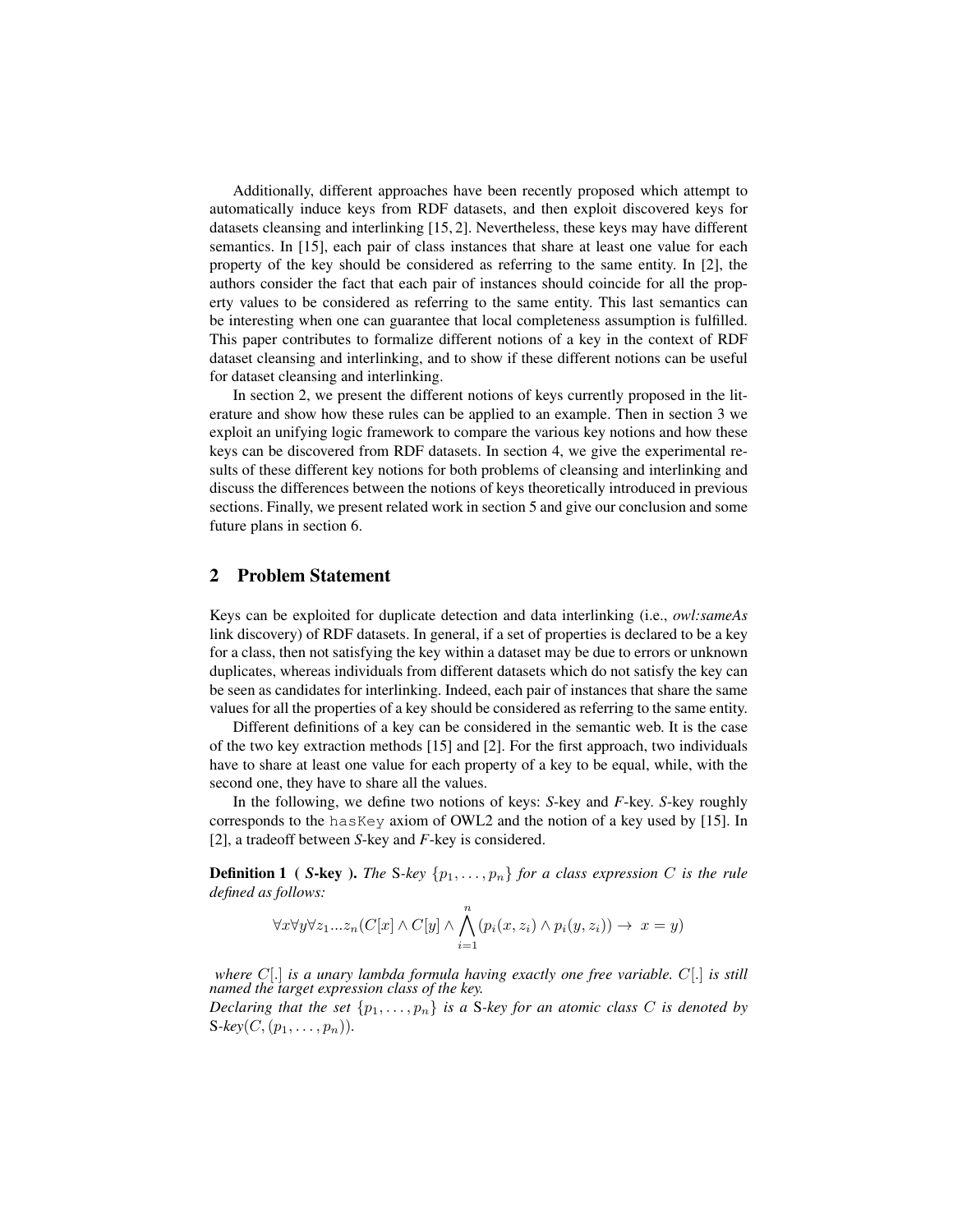The definition of the hasKey axiom given in OWL 2 (c.f. Section 9.5 of [17] and Section 2.3.5 of [16]) enforces the considered instances to be named (*i.e.* they have to be URIs or literals, but not blank nodes). Hence an OWL 2 key can be defined with the following rule:

$$
\forall x \forall y \forall z_1...z_n (C[x] \land C[y] \land Const(x) \land Const(y) \land
$$

$$
\bigwedge_{i=1}^n (p_i(x, z_i) \land p_i(y, z_i) \land Const(z_i)) \rightarrow x = y)
$$

where  $Const$  is a built-in unary predicate which is  $true$  for a constant and  $false$ otherwise.

Since KD2R [15] approach discovers *S*-keys without considering blank nodes, it follows the above OWL 2 key definition.

*S*-key and OWL 2 has Key do not require that the two instances x and y of C coincide on all values of the key properties to be equal: it suffices to have at least one pair of values that coincide for all  $p_i$  to decide that x and y refer to the same entity. However, in case of not functional properties that represent a full list of items (e.g., a list of authors of a given paper, a list of actors of a given movie) it can be more meaningful to consider the fact that the instances should coincide for all the property values. We call this second semantics *Forall-key* and we give its formal definition in the following.

Definition 2 (*F*-key). *The* F*-key for a class* C *is the rule defined as follows:*

$$
\forall x \forall y (C[x] \land C[y] \land \bigwedge_{i=1}^{n} (\forall z_i (p_i(y, z_i) \to p_i(x, z_i)) \land
$$

$$
(\forall w_i (p_i(x, w_i) \to p_i(y, w_i))) \to (x = y))
$$

*Declaring that the set*  $\{p_1, \ldots, p_n\}$  *as a* F-key for an atomic class C is denoted by  $F\text{-}key(C,(p_1,\ldots,p_n)).$ 

Atencia et al. [2] propose an approach that automatically discovers *F*-keys by considering only class instances for which all the key properties are instantiated. This variant of *F*-key is called *SF*-key.

Illustrative Example. Figure 1 and Figure 2 help to compare the two notions of a key described above in a scenario of datasets cleansing. First, consider the RDF graph G1 shown in Figure 1. If the datatype property myLab:hasEMail is declared to be a *S*-key of the class myLab:Researcher then the two researchers myLab:ThomasDupond and myLab:TomDupond must be the same, since they share "thomas.dupond@mylab.org"<sup>1</sup>. If the datatype property myLab:hasEMail is declared to be a *F*-key of the class my-Lab:Researcher then we cannot infer that these two researchers are the same. In this case declaring myLab:hasEMail as a *S*-key is more appropriate. Now, consider the graph G2 depicted in Figure 2. It seems not to be appropriate to declare that the object property myLab:isAuthor is a *S*-key for myLab:Researcher. Indeed, this would lead us to

 $1$  This is solved by adding myLab:ThomasDupond owl:sameAs myLab:TomDupond to the graph.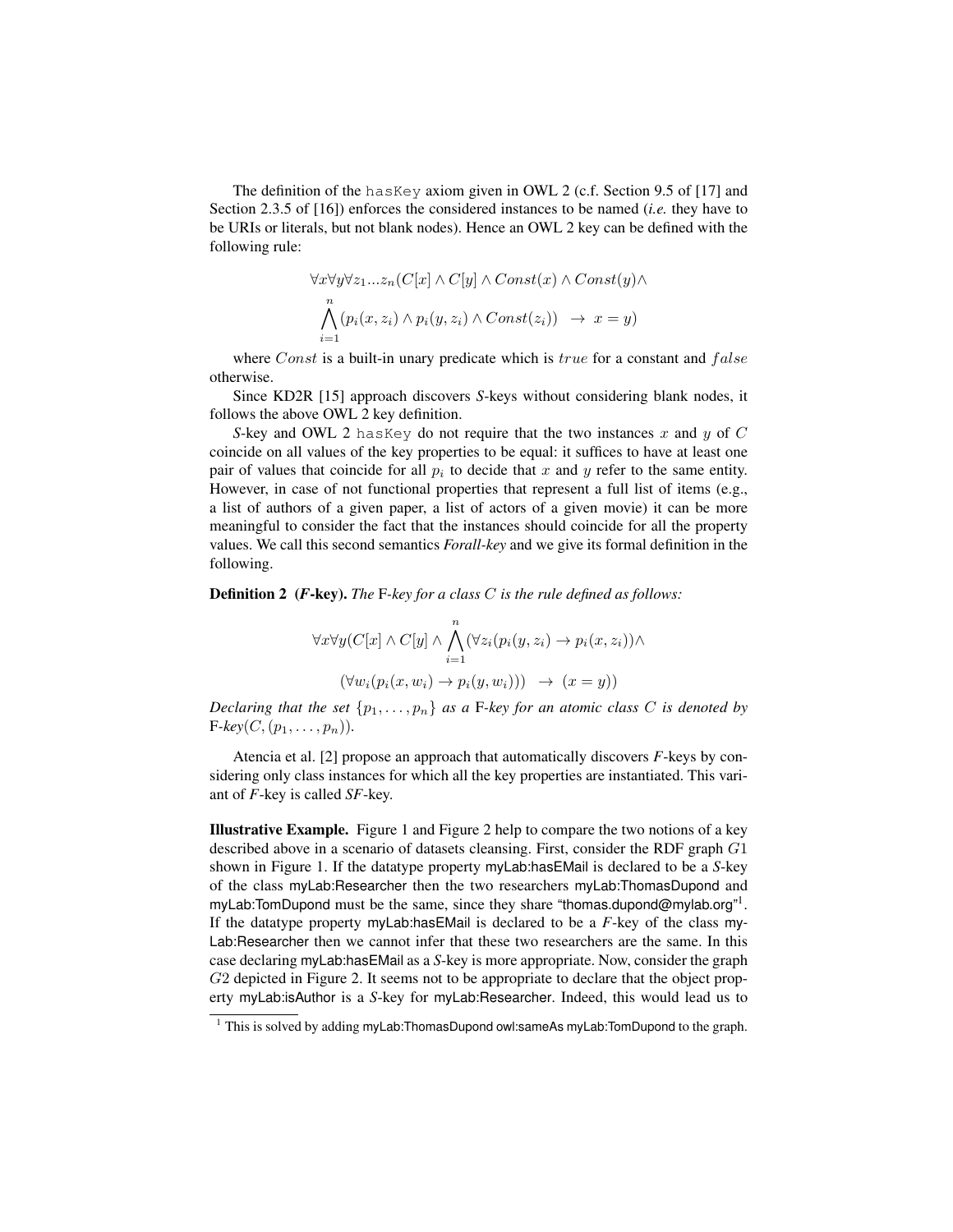

Fig. 1. A RDF graph  $G1$ 

infer that myLab:TomDupond and myLab:JulesMartin are the same just because they have coauthored http://papersdb.org/conf/145. On the other hand, it is unlikely that different researchers are authors of exactly the same publications. If we declare that the object property myLab:isAuthor as a *F*-key for myLab:Researcher then we can infer only that the two researchers myLab:ThomasDupond and myLab:TomDupond are the same person. Indeed, using this *F*-key would not lead us to equate myLab:TomDupond and myLab:JulesMartin because the latter is not an author of http://papersdb.org/conf/26.



Fig. 2. A RDF graph G2

In this paper, we raise the problem of a comparative study of these two different semantics in a practical view (see Section 4).

# 3 Semantic comparison of *S*-keys and *F*-keys

The two key discovery algorithms assessed in Section 4 are described using set-based notions and properties corresponding to the interpretations satisfying (i.e. to models of) *S*-keys and *F*-keys. In this section, we define these notions and we briefly present the relationships between *S*-keys and *F*-keys. For simplicity reasons, we consider C as a unary predicate.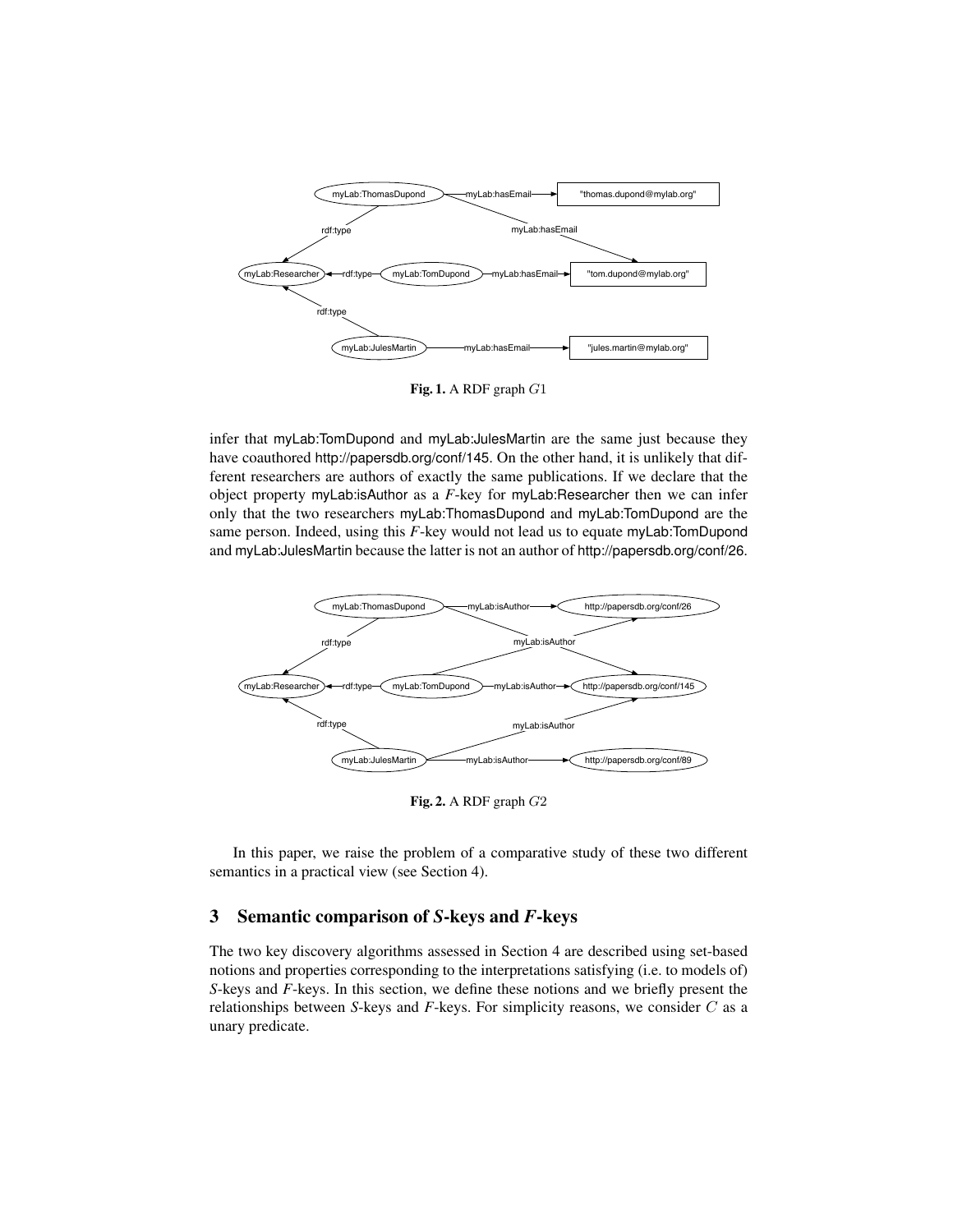#### 3.1 *S*-key and *F*-key Models

Let C be a set, p be a binary relation over C and  $c, c' \in \mathcal{C}$ ,  $P(c)$  denotes the set of elements in C related to c by P, i.e.  $P(c) = \{u \mid (c, u) \in P\}$ .

**Definition 3.** *A FOL interpretation I* with domain  $\Delta^I$  of the predicates occurring in a S*-key, or a* F*-key, is given by:*

 $-C^{I} \subseteq \Delta^{I}$  the interpretation of the class C;  $-p_i^I \subseteq \Delta^I \times \Delta^I$  the interpretation of the predicates  $p_i$ ;

**Proposition 1.** An interpretation I is a model of the S-key  $(C,(p_1,\ldots,p_n))$  iff for any *c* and *c'* in  $C^I$  such that for any  $i = 1, ..., k$ ,  $p_i^I(c) \cap p_i^I(c') \neq \emptyset$ , one has  $(c = c')$ .

**Proposition 2.** An interpretation I is a model of the F-key  $(C,(p_1,\ldots,p_n))$  iff for any *c* and *c'* in  $C^I$  such that for any  $i = 1, \ldots, k$ ,  $p_i^I(c) = p_i^I(c')$ , one has  $(c = c')$ .

Relationships between *S*-keys and *F*-keys are given by the following proposition. The first property states that the *S*-key notion is more restrictive than the *F*-key notion when one considers interpretations in which for any  $p_i^I$  there is at most one element of  $C<sup>I</sup>$  with no value. In relational databases it corresponds to the case where in each column there is at most one null value. The second property states the opposite when one considers interpretations in which any  $p_i^I$  is functional. In relational databases it corresponds to the case where there is no multiple values. Finally, the last property states that these notions are equivalent when the interpretation of any  $p_i$ , i.e.  $p_i^I$ , is a total function. In the relational databases it corresponds to the case where there is neither column with two null values nor multiple values.

Proposition 3. *Let* S*-*K *and* F*-*K *be respectively the* S*-key and the* F*-key associated with*  $(C, (p_1, \ldots, p_n))$ *.* 

- *1. For any interpretation I such as for any*  $i = 1, \ldots, n$  *there is at most one element*  $c \in C^I$  with  $p_i^I(c) = \emptyset$ , one has: if I is a model of S-K then I is a model of F-K *(i.e. if*  $I \models S-K$  *then*  $I \models F-K$ *).*
- 2. *For any interpretation I such as for any element*  $c \in C^{I}$  *and any property*  $p_{i}$  *one has*  $card(p_i^I(c)) \leq 1$ , then if I is a model of F-K then I is a model of S-K (i.e. if I  $\models$  $F$ *-K then*  $I \models S$ *-K).*
- 3. For any interpretation I such as for any element  $c \in C^I$  and any property  $p_i$  one has  $card(p_i^I(c)) = 1$ , then I is a model of S-K iff I is a model of F-K (i.e.  $I \models F\text{-}K$  iff  $I \models S-K$ ).

### 3.2 Key Discovery

In certain cases the keys are not asserted by domain expert and need to be obtained from the knowledge base. In this section we give the principle of discovering *S*-keys and *F*keys on RDF datasets. Theoretically, a key  $K$  that is discovered on a dataset ensure the logical satisfiabilty of this considered RDF dataset enriched by  $K$ . To exploit this theoretical notion, it is needed that all the (not) sameAs of the dataset are expressed. We consider here the problem of key discovery on RDF datasets without considering blank nodes (i.e, with Const atoms). Furthermore, we assume that the RDF datasets have been already saturated using the OWL entailment rules [14].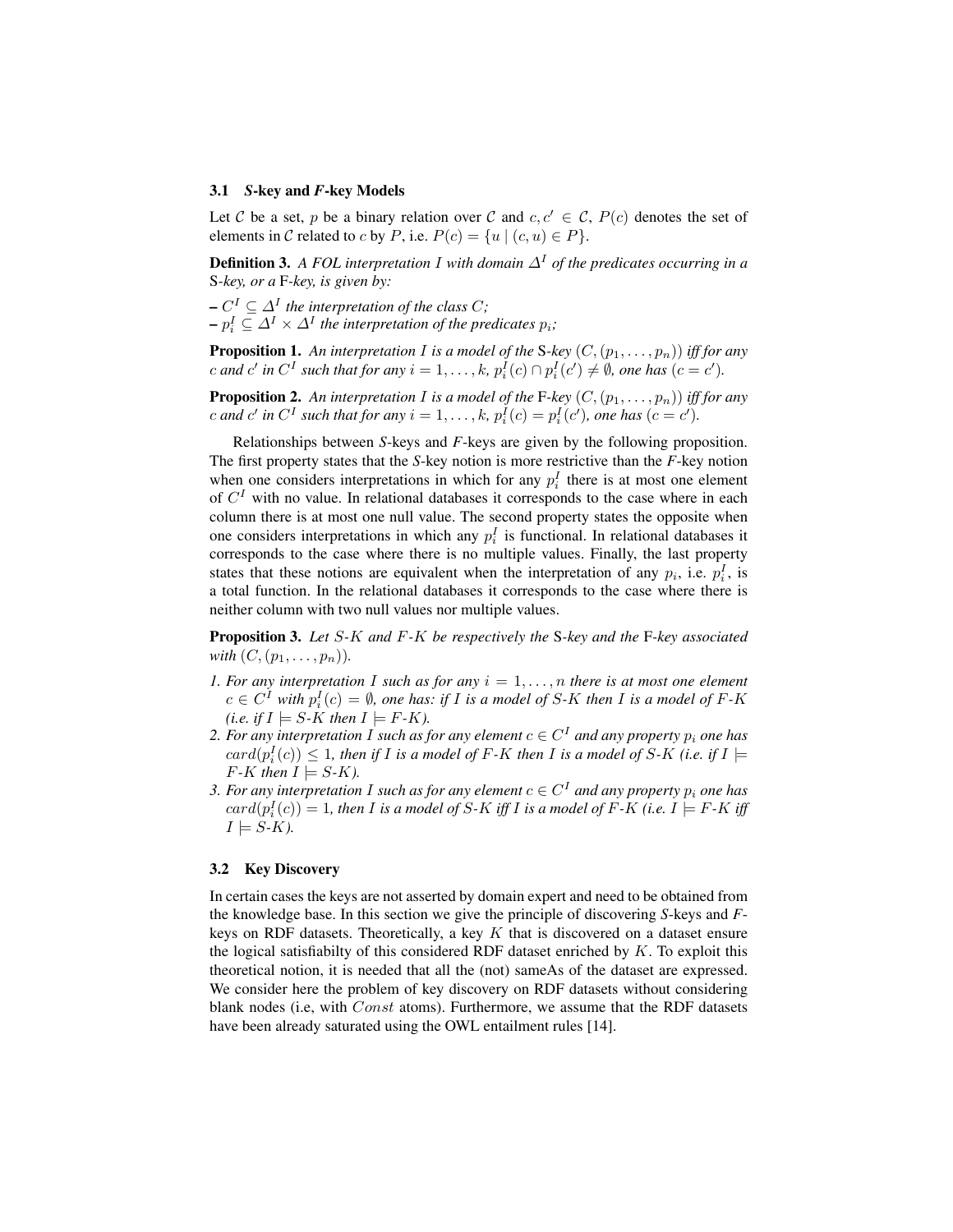Definition 4 (Fact). *A* fact relative to a class C *over a vocabulary* V *is a conjunction of positive atoms built with* V *.*

Definition 5 (Extended Fact). *An* extended fact *is composed of a fact plus possibly negated equality atoms.*

To check the satisfiability of the fact enriched by a key we consider that all the equality and non-equality atoms are declared.

Definition 6 (Completion of a fact). *An extended fact* F *relative to a class* C *is* complete *if for any pair of terms*  $(t, t')$ , not necessarily distinct, instances of C, it contains *either*  $t = t'$  *or*  $t \neq t'$ *. Let*  $\mathcal{F}$  *be a fact, we denote*  $\mathcal{F}^C$  *the* complete fact *obtained by adding*  $t \neq t'$  atoms for each pair of terms  $(t, t')$  such that  $t = t'$  is not occurring in F.

It is straightforward to see that: A fact  $F$  *is consistent iff there is no terms t, t' such that atoms*  $t = t'$  *and*  $t \neq t'$  *both occur in*  $\mathcal{F}$ . Note that a complete fact is consistent.

**Proposition 4.** Let F be a fact relative to a class C and let S be a S-key  $(C,(p_1,...,p_n)$ . S is a S-key for C in F iff  $(\mathcal{F}^C, S)$  is satisfiable.

Proposition 5. *Let* F *be a fact relative to a class* C *and let* F *be a* F*-key*  $(C, (p_1, ..., p_n)$ . F is a F-key for C in F iff  $(\mathcal{F}^C, F)$  is satisfiable.

In practice, knowledge bases often contain erroneous data and/or unknown duplicates. Thus discovering keys strictly on the basis of key definitions leads to miss some useful keys. That is why, [2] introduced the notion of pseudo-keys by allowing discovered keys to have some exceptions. Of course, adding these pseudo-keys to the knowledge base leads to its unsatisfiability.

A pseudo-key can be characterized by a discriminability measure which allows to assess the quality of such discovered keys. We propose here a definition of discriminability that can be used to discover *S*-keys and *F*-keys with exceptions.

Definition 7 (Discriminability). *The discriminability of a key is the ratio between the size of the maximal subset of instances on which the discovered key is a key and the number of instances of the class in* F*.* 2

## 4 Experimental Results

This section experimentally studies how *S*-key, *F*-key and its *SF*-key variant behave on data cleansing and data interlinking scenarii. In the first experiment, we discovered keys on a benchmark about movies to evaluate the potential of each semantic of key for discovering links between datasets. In a second experiment we discovered keys with exceptions on a subset of DBPedia dataset in order to evaluate the potential of each type of key for discovering duplicates in a dataset. We have used KD2R [15] and [2] to discover the keys.

<sup>&</sup>lt;sup>2</sup> In the case of *S*- and *SF*-keys, discriminability is defined only the subset of instances having at least a value for each property of the key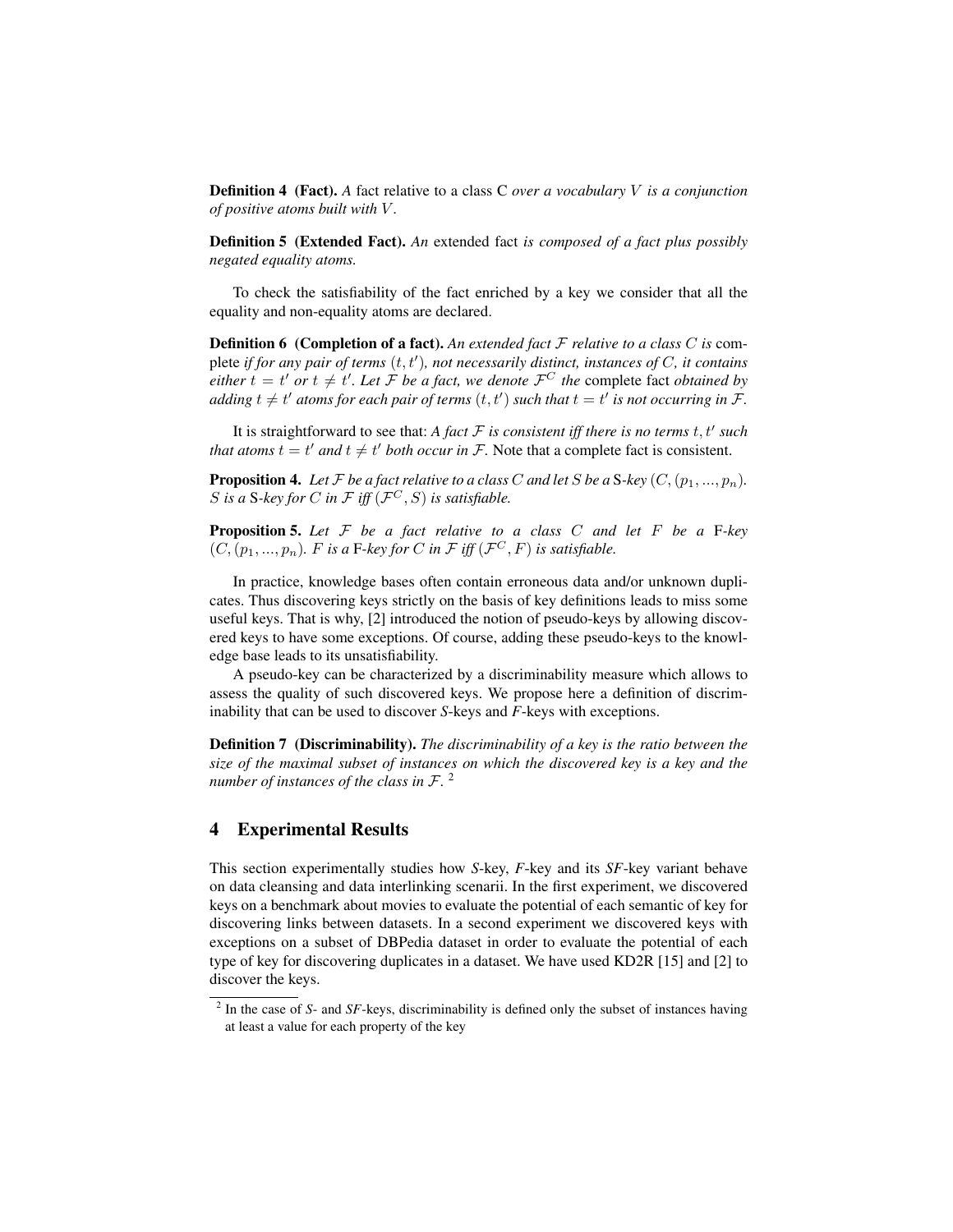#### 4.1 Data-interlinking experiments

The first experiment presents the performance of the different semantic of key for a data interlinking task. The second one studies the growth resistance of these different notions of a key.

IIMB dataset IIMB (ISLab Instance Matching Benchmark) is a set of interlinking tasks used by the instance matching track of the Ontology Alignment Evaluation Initiative (OAEI 2011 & 2012)<sup>3</sup>. An initial dataset that describes movies (films, actors, directors, etc.) has been extracted from the web (file 0). Various kinds of transformations, including value transformations, structural and logical transformations, were applied to this initial dataset to generate a set of 80 different test cases. For each test case, the reference alignments are given (i.e. sameAs links between individuals of the generated test case and the ones of the initial dataset).

Qualitative evaluation We evaluate the keys here using the first test case (file 1) in which the modifications only concern data property values (typographical errors, lexical variations). We have focused this experiment on the class  $Film$ . Each of the two files contains 1228 descriptions of pairwise distinct film instances. These instances are described using six object properties and two datatype properties. The object properties are: *featuring* that describes all the people involved in, *starring in* that describes the main actors, *directed\_by, estimated\_budget, filmed\_in* (i.e. the languages) and shot in (i.e. the places where the movie was filmed). The two datatype properties are name and article (a textual detailed description of the film). From all these properties, featuring, starring in, directed by, filmed in and shot in are properties that can be multi-valued.

We have discovered *S*-keys, *SF*-keys and *F*-keys on the set of film instances described in file 0. Since we know that the unique name assumption is fulfilled, we have built the extended fact by completing the fact corresponding to the file 0 with all the inequality atoms between all the pairs of class instances. The applied similarity measures are string equality after stop words elimination for data properties and equality for object properties. For the sake of simplicity, we omit the similarity measures in the following.

The three discovered *S*-keys are the following:

 ${(name, directed_by, filled_in)}, {article}, {estimated\_budget}.$ 

The seven *F*-keys are the following:

Finally, we have discovered five *SF*-keys:

 ${name, directed\ by, filled\ in}{, {article}, {estimated\ budget}}$ {name, featuring}, {name, starring\_in}.

<sup>{</sup>name, directed\_by, f ilmed\_in},{shot\_in, article, starring\_in}, {name, article, directed\_by}, {article, featuring}, {name, featuring}, {name, starring\_in},  ${article, directed\_by, starting\_in}.$ 

<sup>3</sup> http://oaei.ontologymatching.org/2011/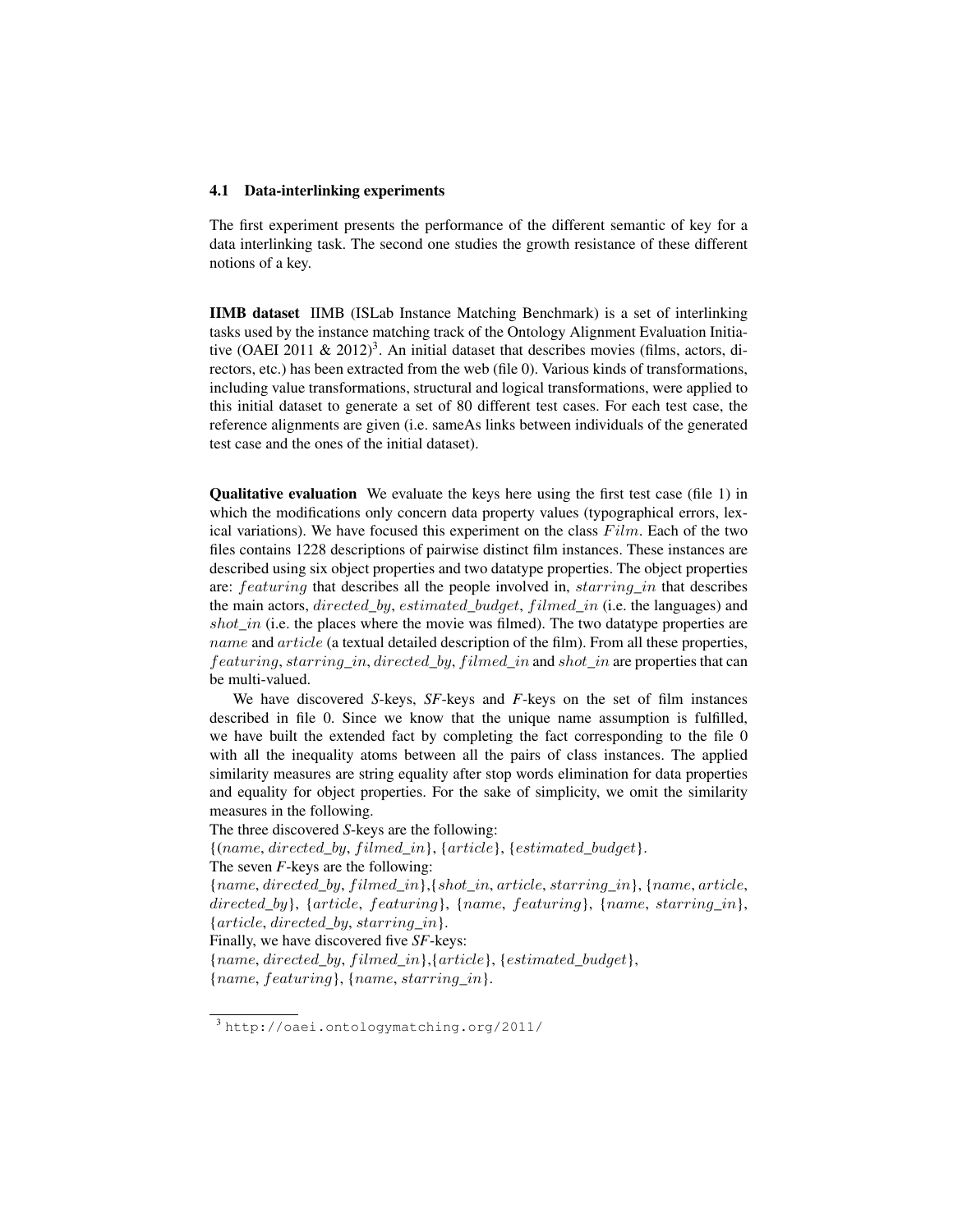For this dataset, every *S*-key is also an *SF*-key. Because of the absence of some property values and because of the multi-valuation (see Proposition 3), the set of *F*-keys is not comparable to the sets of *S*-keys. Furthermore, some *SF*-keys are not *F*-keys. For example, the property estimated\_budget is not a *F*-key , because there are at least two film instances for which the value of this property is not given.

To evaluate the quality of the discovered keys, they have been applied to infer mappings between film instances of the file 0 and of the file 1. More precisely, we have measured the quality of each set of keys independently from the quality of the possible links that can be found for other class instances. With this goal, we have exploited the correct links appearing in the reference alignments to compare object property values (i.e. complete set of  $sim<sub>C</sub>$  for all C different from  $Film$ ). In table 1, we present recall, precision and F-measure for each type of keys.

| kevs               |                   |         | Recall Precision F-Measure |
|--------------------|-------------------|---------|----------------------------|
|                    | S-keys 27.86%     | $100\%$ | 43.57%                     |
|                    | $F$ -keys  22.15% | 100%    | 36.27%                     |
| $ SF$ -keys 27.86% |                   | 100%    | 43.57%                     |

Table 1. Recall, Precision and F-measure for the class film

We notice that the results of *S*-keys and *SF*-keys are the same. Indeed, all the mappings that are found by the two additional *SF*-keys are included in the set of mappings obtained using the three shared keys. Furthermore, the shared keys generate the same links either because the involved properties are monovalued (estimated budget, article), or because the involved multi-valued object properties have the same values in both files for the same film. The recall of *F*-keys is slightly lower in particular because of the absence of the key {*estimated\_budget*}.

Some *SF*-keys cannot be *S*-keys and may have a high recall. For example, it is not sufficient to know that two films share one main actor to link them. On the other hand, when the whole sets of actors are the same, they can be linked with a good precision. Moreover, if we consider only instances having at least two values for the property starring\_in (98% of the instances), this property is discovered as an *SF*-key and allows to find links with a precision of 96.3% and a recall of 97.7%.

Growth resistance evaluation We have evaluated how the quality of each type of keys evolve when they are discovered in smaller parts of the dataset. Thus, we have randomly split the file 0 in four parts. Each part contains the complete description of a subset of the Film instances. We have then discovered the keys in a file that contains only 25% of the data, 50% of the data,and finally 75% of the data. Then we have computed the recall, precision and f-measure that are obtained for each type of keys. The larger the dataset, the more specific are the keys. Also, for all types of keys, precision increases and recall decreases with dataset' size. To obtain a good precision, *S*-keys need to be discovered in at least 50% of this dataset, while *F*-keys and *SF*-keys obtain a rather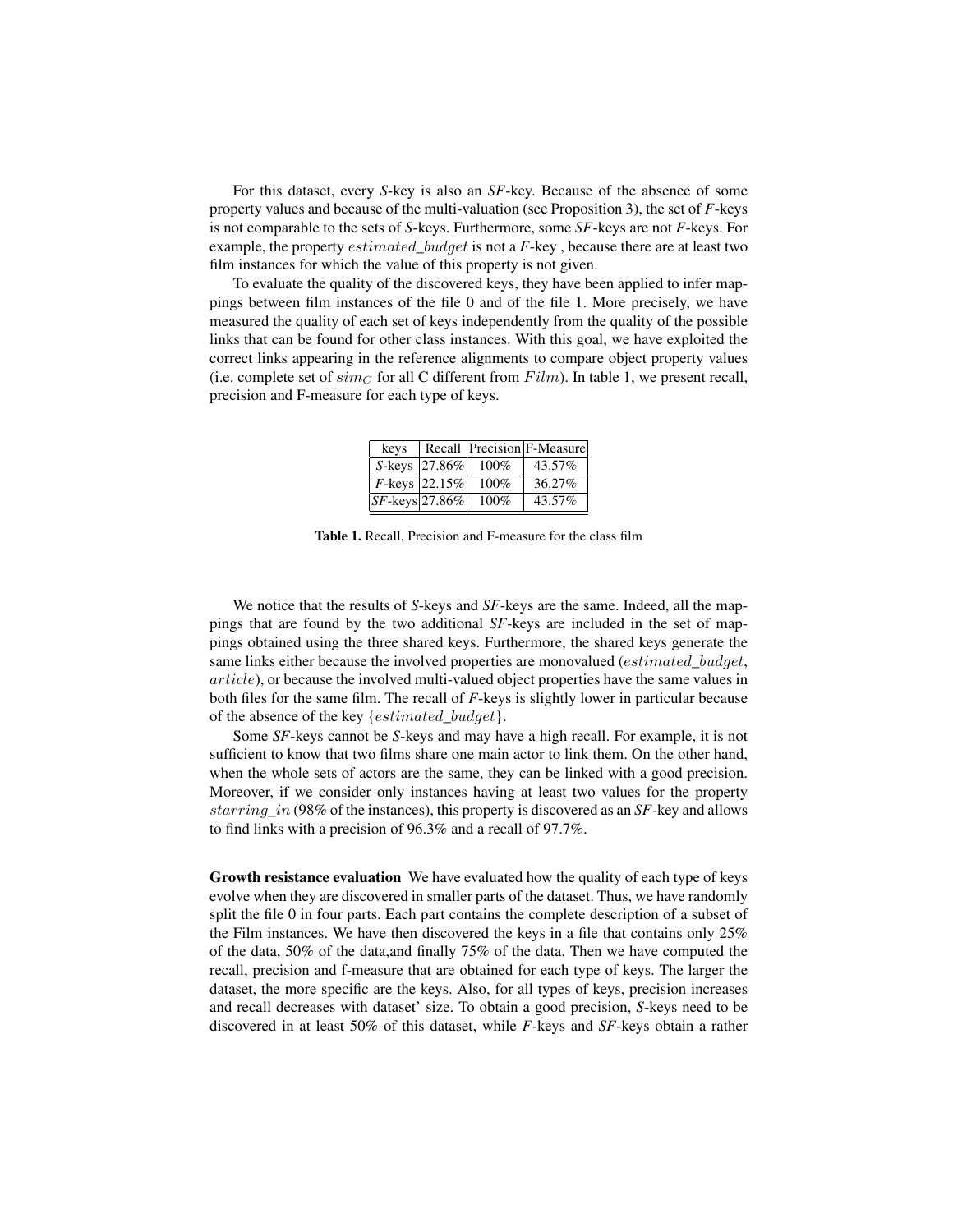good precision when the keys are learnt using only 25% of the dataset. Furthermore, some *F*-keys and some *SF*-keys have also a very high recall when they are learnt on a subpart of the dataset even if the precision is not 100%. Indeed, new RDF descriptions are introduced that prevent the system from discovering keys that can be very relevant. So, it seems particularly suitable to allow to have exceptions when these two kinds of keys are discovered.

|                     |                   | <b>S-keys</b> Recall Precision F-Measure |         |                  |                    | <i>SF-keys</i> Recall Precision F-Measure |
|---------------------|-------------------|------------------------------------------|---------|------------------|--------------------|-------------------------------------------|
|                     |                   | $25\%$ 27.85\% 77.55\% 40.98\%           | 25%     |                  |                    | $100\%$ 94.1\% 96.96\%                    |
|                     | 50% 27.85% 99.42% | $43.51\%$                                | 50%     | $100\%$          | 99.03%             | 99.51%                                    |
|                     | 75% 27.85% 99.42% | $43.51\%$                                | 75%     |                  | $ 27.85\% $ 99.42% | 43.51%                                    |
| $100\%$ 27.85% 100% |                   | 43.56%                                   | $100\%$ | $ 27.85\% $ 100% |                    | 43.56%                                    |

Table 2. Recall, Precision and F-measure for the *S*-keys and *SF*-keys

|     |             |        | $ F$ -keys Recall Precision F-Measure |
|-----|-------------|--------|---------------------------------------|
| 25% | 100%        | 94.1%  | 96.96%                                |
| 50% | 100%        | 99.03% | 99.51%                                |
| 75% | $ 22.14\% $ | 99.27% | 36.21%                                |
|     | 100% 22.14% | 100%   | 36.27%                                |

Table 3. Recall, Precision and F-measure for the *F*-keys

### 4.2 Dataset cleansing experiment

This experiment aims at studying the differences between *S*-keys, *SF*-keys and *F*-keys on the application consisting in identifying duplicate pairs inside a dataset. The protocol is to learn pseudo keys using a given discriminability threshold less than 1. All pseudo keys will be viewed as key and their exception pairs as deduced similarities. Deduced similarities will be evaluated allowing us to compute precision and recall.

DBPedia Persons dataset DBPedia Persons<sup>4</sup> is a subset of DBPedia describing persons (date and place of birth etc.) extracted from the English and German Wikipedia and described using the FOAF vocabulary. This dataset contains 966,460 instances and makes use of 8 properties: foaf:name, foaf:surname, foaf:givenName, dc:description, dbpedia:birthPlace, dbpedia:deathPlace, dbpedia:birthDate, dbpedia:deathDate.

<sup>4</sup> for these experiments, we use the version 3.8 of DBPedia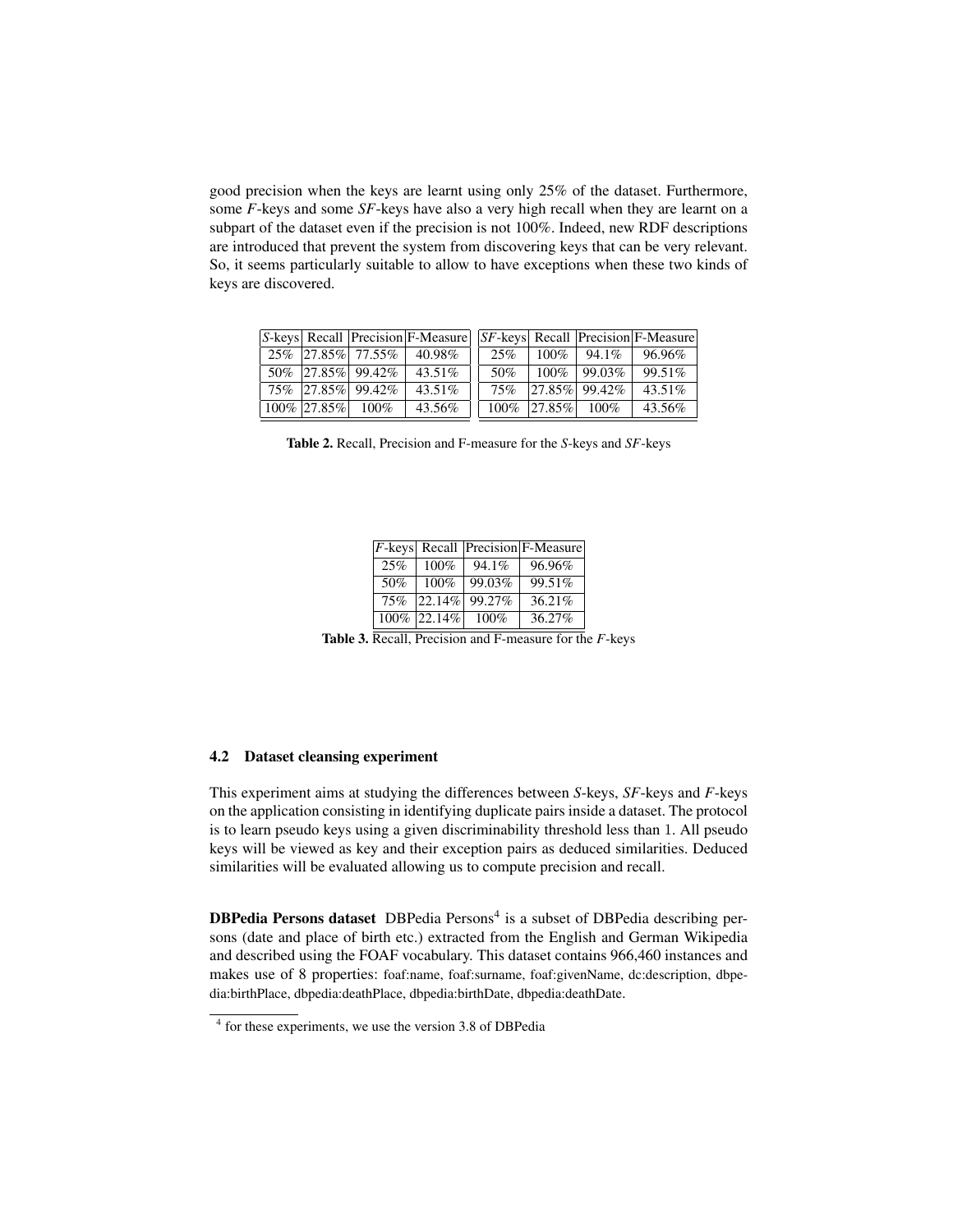Experimental protocol The goal of this experiment is to evaluate and compare the similarities that can be deduced for each kind of keys: *S*-keys, *F*-keys and *SF*-keys. To that extent, we propose two evaluations. The first one aims at assessing the quality of the similarity deduced by discovered keys. The second evaluation consists in comparing the resistance of discovered keys to dataset alterations.

The first evaluation consists in computing, for each kind of key, the set of pseudo keys on a dataset D for a given discriminability threshold  $\sigma_d$ , then deducing similarities using the discovered keys and finally evaluating the set of deduced similarities. Usually such an evaluation is performed by computing precision and recall. Recall requires a reference set of similarity to be provided. The size of DBPedia prohibits us to manually build such a reference. Then we can only provide a relative recall evaluation. For each kind of key  $x \in \{S - key, F - key, SF - key\}$ , a set of similarities  $E_x$  is computed. All discovered similarities will be evaluated manually allowing to identify true positives  $TP_x$  and false positives  $FP_x$ . The precision of keys x is  $P(x) = |TP_x|/|E_x|$  and its relative recall is  $R(x) = |TP_x|/|TP_{S-key} \cup TP_{F-key} \cup TP_{SF-key}|$ .

For the second evaluation, we randomly remove  $x\%$  triples from the dataset and we compute keys on it. We repeated this procedure for x varying from 0 to 90 with a step of 10%. The ideal evaluation would be to measure precision and recall foreach case. However, it is not straightforward to manually check all exceptions on each case. Thus, we restrict ourselves to compare extracted keys: What is the proportion of keys extracted from the original dataset which are equals to and more general than those extracted from an altered dataset.

Qualitative evaluation Quality evaluation has been performed on DBPedia Persons dataset. For the key discovery, we choose a discriminability threshold equal to 99, 90% as it generates an reasonable amount of similarities to be checked. For threshold of 99%, there were several thousand generated similarities.

There is no result for *F*-keys because on the DBPedia dataset properties are not instantiated for each instance. In average properties are defined for 60% of 1 million of instances then it implies a lot of exceptions to the key. For that kind of dataset, *F*-keys are clearly not suitable.

|                             |     | Precision Relative Recall F-measure |     |
|-----------------------------|-----|-------------------------------------|-----|
| $E_{S-key}$                 | 63% | 86%                                 | 73% |
| $E_{SF-key}$                | 65% | 96%                                 | 78% |
| $E_{S-key} \cup E_{SF-key}$ | 59% | 100%                                | 74% |
| $E_{S-key} \cap E_{SF-key}$ | 73% | 82%                                 | 77% |
| $E_{SF-key} - E_{S-key}$    | 40% | 14%                                 | 21% |
| $E_{S-key} - E_{SF-key}$    | 15% | 4%                                  | 6%  |

Table 4. Precision, Relative recall and F-measure on DBPedia Person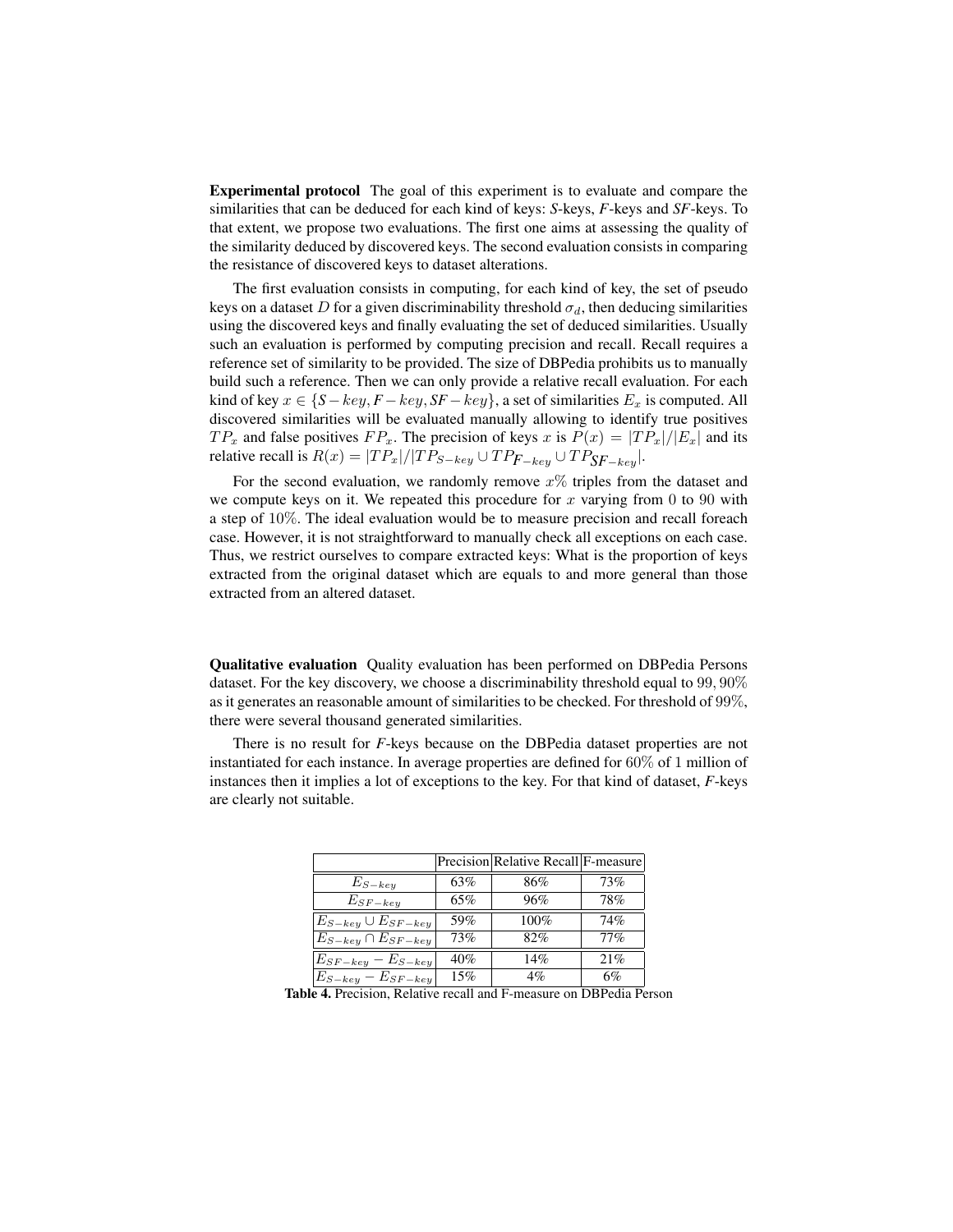Table 4 shows results obtained for *S*-keys and *SF*-keys. For this dataset, *SF*-keys get slightly better results since they get a better relative recall. Comparatively, the difference between similarities deduced by *S*-keys and *SF*-keys is marginal since they share respectively 83% and 76% of deduced similarities. The precision of similarities shared by the two approaches is much higher than those discovered by only one approach.

In conclusion, these first results do not show any major difference between the similarities discovered by *S*-keys and *SF*-keys. Marginally, both approaches generate their own good similarities but the precision values of these exclusive parts are very low.

Since the precision of both approaches is not perfect, we propose two analysis at the key level. The goal of this analysis is to see if one approach is more suitable than the other for filtering similarities in function of the keys generating them. The first one aims at studying if false-positives are specific to some keys. To that extent, Figure 3 provides the distributions of discovered keys in function of precision and recall for both *SF*-keys and *S*-keys. This chart shows that the keys having the highest recall tend to have good precision, but it does not validate the hypothesis that false-positive are mainly deduced from particular keys. This trend is observed both for *SF*-keys and *S*-keys. The second analysis aims at showing similarities reaching a certain level of consensus among both types of keys positively influence precision and recall. Figure 5 shows that, for both approaches, precision increases significantly and quickly when the minimal consensus increase. Then it becomes stable from 5 keys on. Recall and F-Measure follow almost the inverse trend. It clearly demonstrates that consensus is not sufficient for selecting both only and all good similarities.



Fig. 3. Distribution of keys in function of the precision and recall

Fig. 4. Evolution of the proportion of keys equals to or generalized by initial keys in function of the quantity of triples removed

To conclude, this qualitative comparison of *SF*-key and *S*-key shows that both approaches are able to discover good similarities among a real dataset. When we try to filter only and the most of true positives the two approaches have the same behavior. The most suitable criteria is to only consider similarities which are common to both approaches.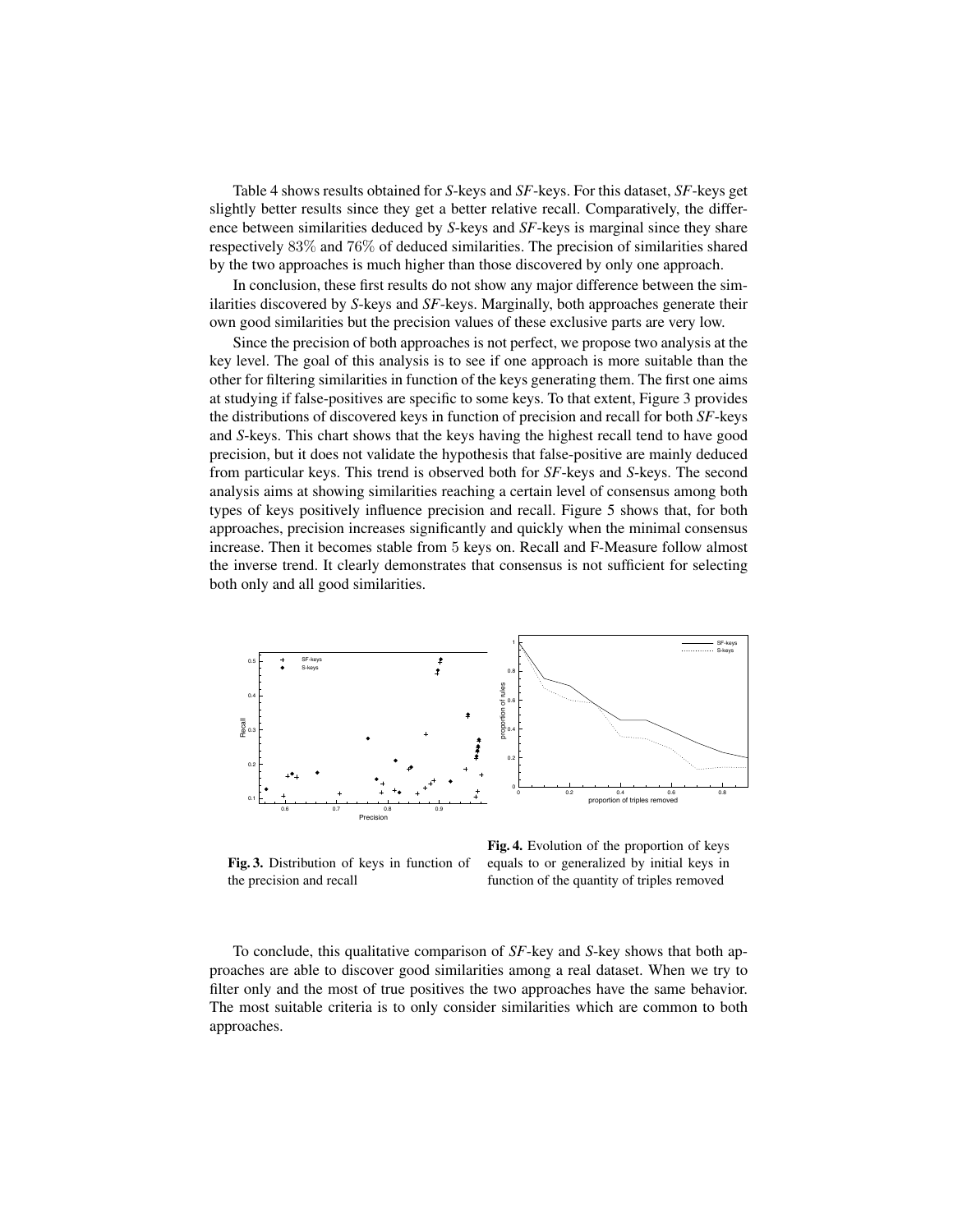

Fig. 5. Evolution of precision, relative recall and F-measure for the deduced similarities in function of the minimal number of keys from which they are deduced

Growth-resistance evaluation Figure 4 shows the loss of generality of the initial set of keys in regard to the keys discovered when triples are randomly removed. *S*-keys curve decreases faster than those of ADS, but the difference between the two approches remains low.

## 5 Existing Work

The problem of key discovery from RDF datasets is similar to the key discovery problem in relational databases. In both cases, the key discovery problem is a sub-problem of Functional Dependencies (FDs) discovery. A FD states that the value of one attribute is uniquely determined by the values of some other attributes. In relational data keys or FDs can be used in tasks related to data integration, anomaly detection, query formulation, query optimization, or indexing. Discovering FDs in RDF data differs from the relational case as null values and multi-valued properties are to be considered.

In the semantic web, data linking approaches exploit S-key semantics that can be declared using OWL2 when they are restricted to named entities. Indeed, these keys can be used for different purposes. Blocking methods aim at using approximate S-keys to reduce the number of instance pairs that have to be compared by a data linking tool ([10],[20]). In [20], discriminating data type properties (i.e approximate keys) are discovered from a data set. Then, only the instance pairs that have similar literal values for such discriminating properties are selected. These properties are chosen using unsupervised learning techniques.

Other approaches use approximate *S*-keys to infer possible identity links. In [21], the authors discover (inverse) functional properties from data sources where the unique name assumption (UNA) hypothesis is fulfilled (i.e. non composite *S*-keys). The functionality degree of a property is computed to generate probable identity links. More precisely, for one instance, the local functionality degree of a property is the number of distinct values (or instances) that are the object of the property when the considered instance is the subject. The functionality degree of one property is the harmonic mean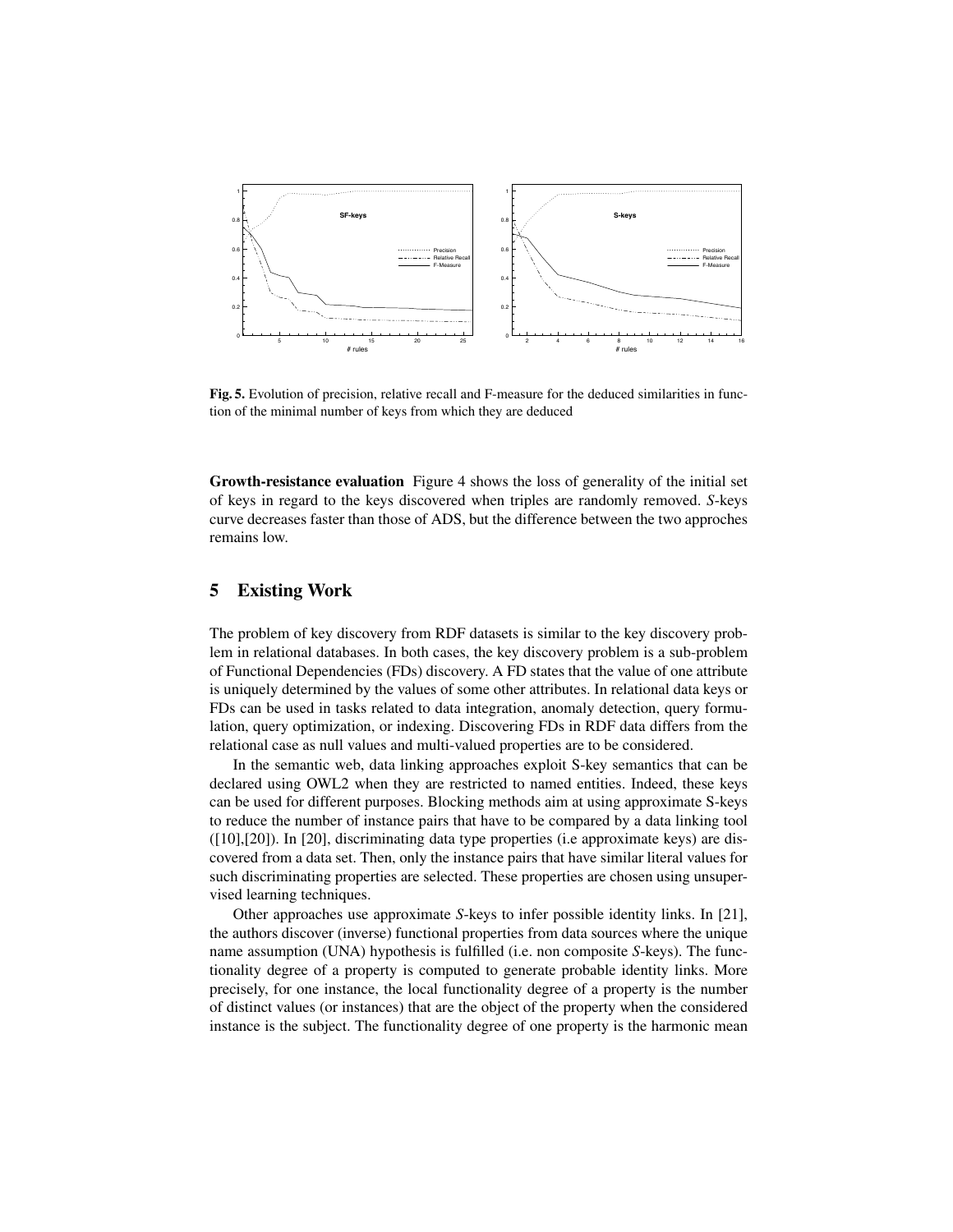of the local functionality degrees across all the instances; the inverse functionality degree is defined analogously. In the context of Open Linked Data, [13] have proposed a supervised approach to learn (inverse) functional properties on a set of linked data (i.e. non composite S-keys). Other approaches aim to enrich the ontology and/or use these *S- keys* to generate identity links between pairs of instances that can be propagated to other pairs of instances ([19, 1]). Such approaches, are called collective or global approaches of data linking. For example, if the approach can find that two paintings are the same, then their museums can be linked and this link will lead to generate identity links between the cities where the museums are located in. KD2R [15] aims to discover S-keys that are correct with regard to a set of data sources. The approach does not need training data and exploits data sources where the unique name assumption hypothesis is fulfilled. One important feature of KD2R is that it can discover composite keys.

In [2], the authors have developed an approach based on TANE [7] algorithm to discover pseudo-keys for which a few instances may have the same values for the properties of a key. In this work, the discovered keys are particular F-keys for which only class instances for which all the key properties are instantiated are considered (i.e *SF*keys).

The notion of keys employed by the above papers varies depending on the approach taken. Nevertheless, even if some of them exploit approximated or non composite keys, they are all based on the semantics of *F-*keys, SF-keys or *S-keys*.

## 6 Conclusion

Keys are useful in the web of data for interlinking and cleansing tasks. We have shown that different notions of a key coexist in the semantic web. This paper provides experimental evaluations of the different semantics of key for both interlinking and cleansing scenarios. Results show that learning  $F$ -keys from data is not suitable when properties are not almost fully instanciated. The  $SF$ -key variant allows to fix this problem by relaxing the equality constraint when instances have no value for a property. In term of data interlinking or data cleansing , S-keys and SF-keys have almost the same relevance in term of precision and recall.  $SF$ -keys and  $F$  keys seems to be more robust than S-keys to instance removal.

Each semantics of key has its own advantages and we think that it could be interesting to define and discover hybrid keys (i.e. keys composed of *F* properties and *S* properties) when data knowledge and/or ontology axioms can be used to decide how properties can be handled.

#### References

- 1. A. Arasu, C. Ré, and D. Suciu. Large-scale deduplication with constraints using dedupalog. In *ICDE*, pages 952–963, 2009.
- 2. M. Atencia, J. David, and F. Scharffe. Keys and pseudo-keys detection for web datasets cleansing and interlinking. In *EKAW*, pages 144–153, 2012.
- 3. R. Baxter, P. Christen, and T. Churches. A comparison of fast blocking methods for record linkage. In *KDD 2003 WORKSHOPS*, pages 25–27, 2003.